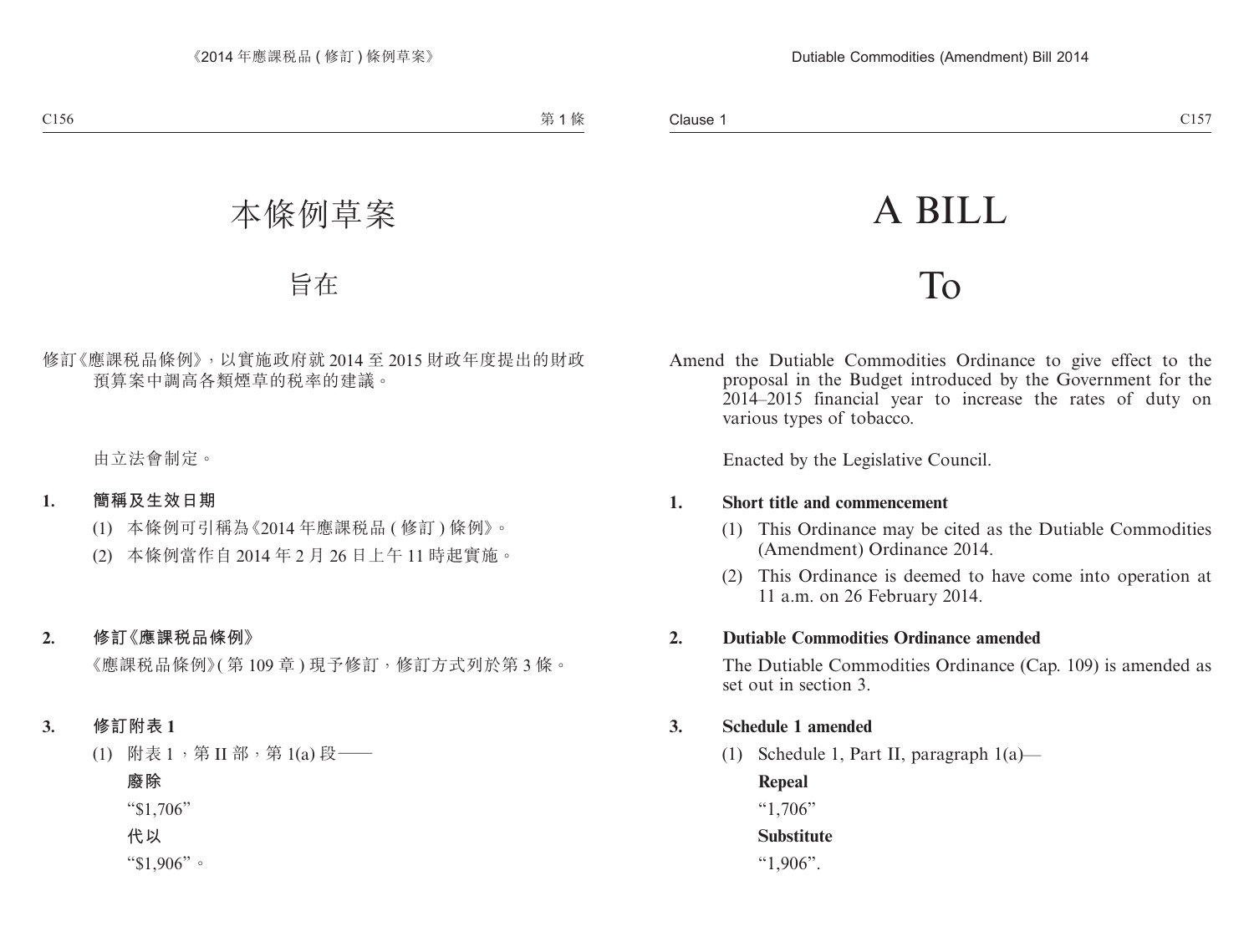#### Clause 3

| (2) | Schedule 1, Part II, paragraph 1(b)—        |
|-----|---------------------------------------------|
|     | Repeal                                      |
|     | " $2,197$ / $kg$ "                          |
|     | Substitute                                  |
|     | " $2,455$ /kg".                             |
|     | (3) Schedule 1, Part II, paragraph $1(c)$ — |
|     | Repeal                                      |
|     | " $419/kg$ "                                |
|     | Substitute                                  |
|     | "468/kg".                                   |
| (4) | Schedule 1, Part II, paragraph $1(d)$ —     |
|     | Repeal                                      |
|     | " $2,067/kg$ "                              |
|     | Substitute                                  |
|     | " $2,309/kg$ ".                             |